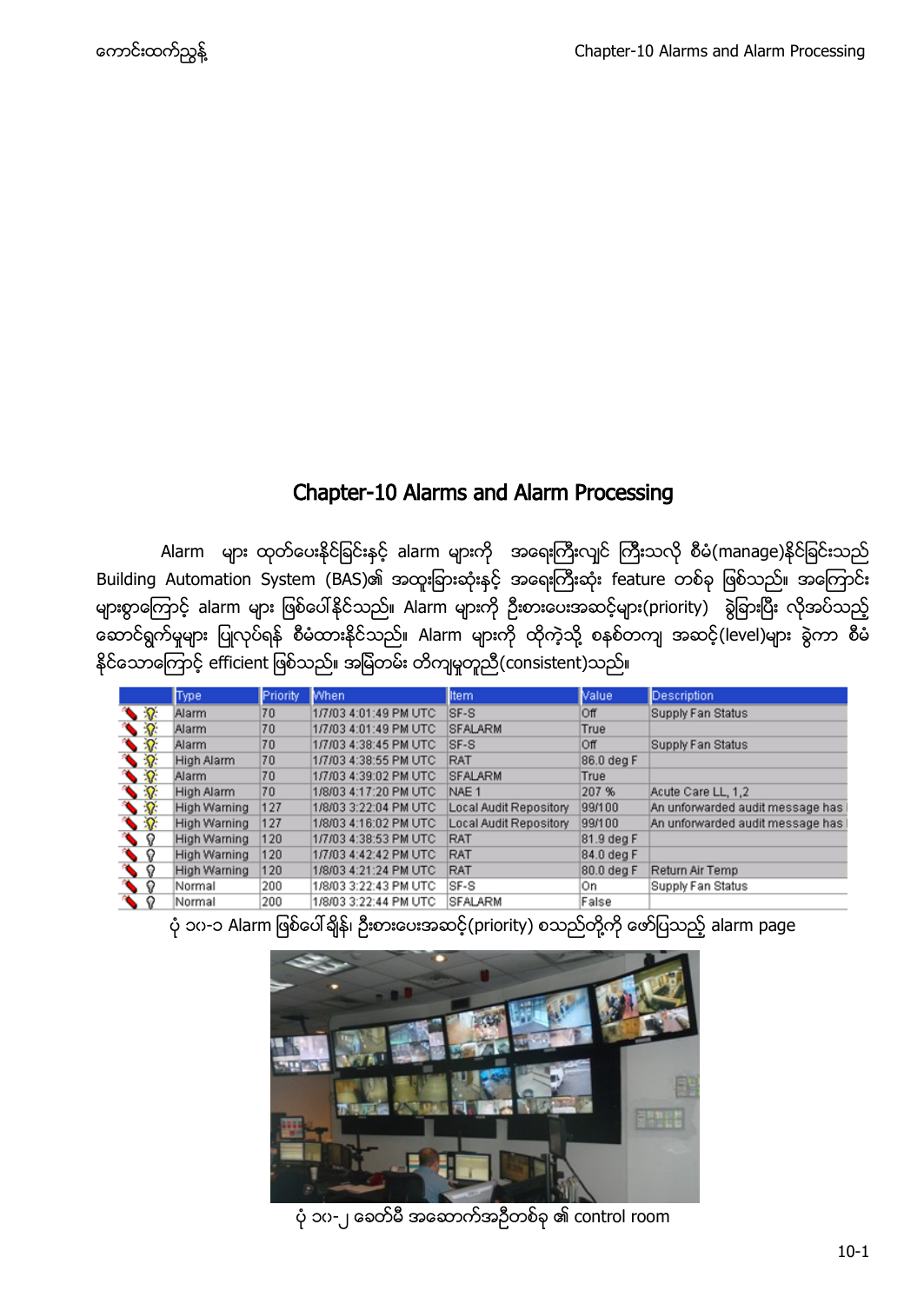# <span id="page-1-0"></span>၁၀.၁ Alarm စတင် ဖြစ်ပေါ်ပုံ

Alarm တစ်ခုသည် DDC controller အတွင်းရှိ control logic မှ တစ်ဆင့် စတင် ဖြစ်ပေါ် လာသည်။ တစ်နည်းအားဖြင့် control logic သည် control program ဖြစ်သည်။ Sensor က ဖတ်ယူထားသည့် တန်ဖိုး (value) နှင့် ကြိုတင်သတ်မှတ်ထားသည့်တန်ဖိုးတို့ နိုင်းယှဉ်ပြီး alarm အဆင့် သတ်မှတ်ရန် control program က ဆုံးဖြတ် ပေးသည်။ ဉပမာ- အခန်းအပူချိန်(temperature)သည် 25°C ထက်ပို များလာပါက alarm ထုတ်ပေးရန် program လုပ်ထားသည်။ အကယ်၍ sensor ရရှိသည် တန်ဖိုး(value) သည် 25°C ထက် ပိုများ လာပါက အချိန် အနည်းငယ် တေင့်ကြည့်ပြီး 25°C ထက် ဆက်များနေပါက ထိုအခန်းအပူချိန် point မှ alarm တစ်ခု ထုတ်ပေးရမည်။

Alarm ထုတ်ပေးနိုင်သည့် output device များစွာရှိသည်။ Screen ပေါ်တွင် ဖော်ပြ(display)ခြင်း၊ hand phone သို့ SMS ပေးပို့ခြင်း၊ printer မှ print ထုတ်ပေးခြင်း စသည်တို့ ဖြစ်နိုင်သည်။ Alarm တစ်ခု ဖြစ်ပေါ် သည်နှင့် တစ်ပြိုင်နက် မှတ်တမ်းတင်ပြီး (register လုပ်ပြီး) operator unit ဆီသို့ ပေးပို့သည်။ ဖြစ်ပေါ်သမျ alarm များ အားလုံးနှင့် ပတ်သက်သည့် အချက်အလက်(information)များကို alarm database တွင် စနစ်တကျ မှတ်တမ်း တင်ထားရမည်။ ထို alarm နှင့် ပတ်သက်သည့် အချက်အလက်များ(information) များကို remote device များ ဖြစ်သည့် mobile phone ၊ fax machine ၊ printer ၊ PC နှင့် web browser တို့ကို email သို့မဟုတ် SMS တို့ ပို့ပေးသည်။

Alarm list ၌ အချိန်နှင့်တကွ clear လုပ်ပြီးသည့် alarm ၊ acknowledge လုပ်ပြီးသည့် alarm ၊ pending ဖြစ်နေသည့် alarm စသည်တို့ကို ရှင်းလင်း ထင်ရှားစွာ ဖော်ပြထားသည်။ Pop-up window ၊ audible နှင့် visual signal alert များကို operator ထံသို့ ပို့ပေးသည်။

# <span id="page-1-1"></span>၁၀.၂ Alarm အမျိုးအစားများ

Alarm များကို BACnet standard အရ အမျိုးအစား သုံးမျိုး ရွဲခြားနိုင်သည်။

- (၁) Simple Alarm User သို့မဟုတ် operator မှ မည်သည့် ဆောင်ရွက်မှုကိုမျ လုပ်ဆောင်ရန် မလိုအပ်ပါ။ အသိပေးရုံသာ ဖြစ်သည်။
- (၂) Basic Alarm User သို့မဟုတ် operator မှ acknowledge လုပ်ရန် လိုအပ်သည်။ အရေးကြီးသည့် alarm ဖြစ်သောကြောင့် ထို alarm ဖြစ်နေကြောင်း acknowledge လုပ်ရန် လိုသည်။ Acknowledge လုပ်သည် ဆိုသည်မှာ alarm ဖြစ်နေကြောင်း operator က သိပြီဟု လက်ခံလိုက်ခြင်း ဖြစ်သည်။
- (၃) Extended Alarm User သို့မဟုတ် operator မှ acknowledge လုပ်ရန် နှင့် reset လုပ်ရန် လိုအပ်သည်။ အရေးကြီးသည့် alarm ဖြစ်သောကြောင့် စက်များ နှင့် process များကို ပိတ်(shutdown) ထားနိုင်သည်။ စက်များ ပြန်မောင်းရန် နှင့် process များ ပြန်စရန်အတွက် reset လုပ်ရန် လိုအပ်သည်။

Alarm များကို အောက်ပါအတိုင်း ခွဲခြားနိုင်ပါသည်။

- (၁) Digital Alarm Contact point တစ်ခု open သို့မဟုတ် close ကို assign လုပ်သည်။ ဉပမာ- Air Handling Unit ၏ blower မော်တာ trip point မှ digital alarm ဖြစ်ပေါ် လိမ့်မည်။
- (၂) Analogue Alarm လက်ရှိတန်ဖိုး(current value)သည် high သို့မဟုတ် low alarm limit ၏ အပြင်ဘက်သို့ ရောက်သည့်အခါ analogue alarm ဖြစ်ပေါ်လာလိမ့်မည်။ ဉပမာ- အခန်းအပူချိန်(temperature)ကို 25°C ထက် (၅)မိနစ်ကြာအောင် ပိုမြင့်နေပါက analogue alarm ဖြစ်ပေါ် လိမ့်မည်။
- (၃) Status Alarm Contact ၏ status သည် မျော်လင့်ထားသည့် တန်ဖိုး(expected value) အတိုင်း မဖြစ်ခဲ့လျင် initiate လုပ်ရန်၊

ဉပမာ- device တစ်ခုသည် control signal ကို ကောင်းစွာ တုံ့ပြန်မှု(response) မလုပ်နိုင်သည့်အခါ status alarm ဖြစ်ပေါ် လိမ့်မည်။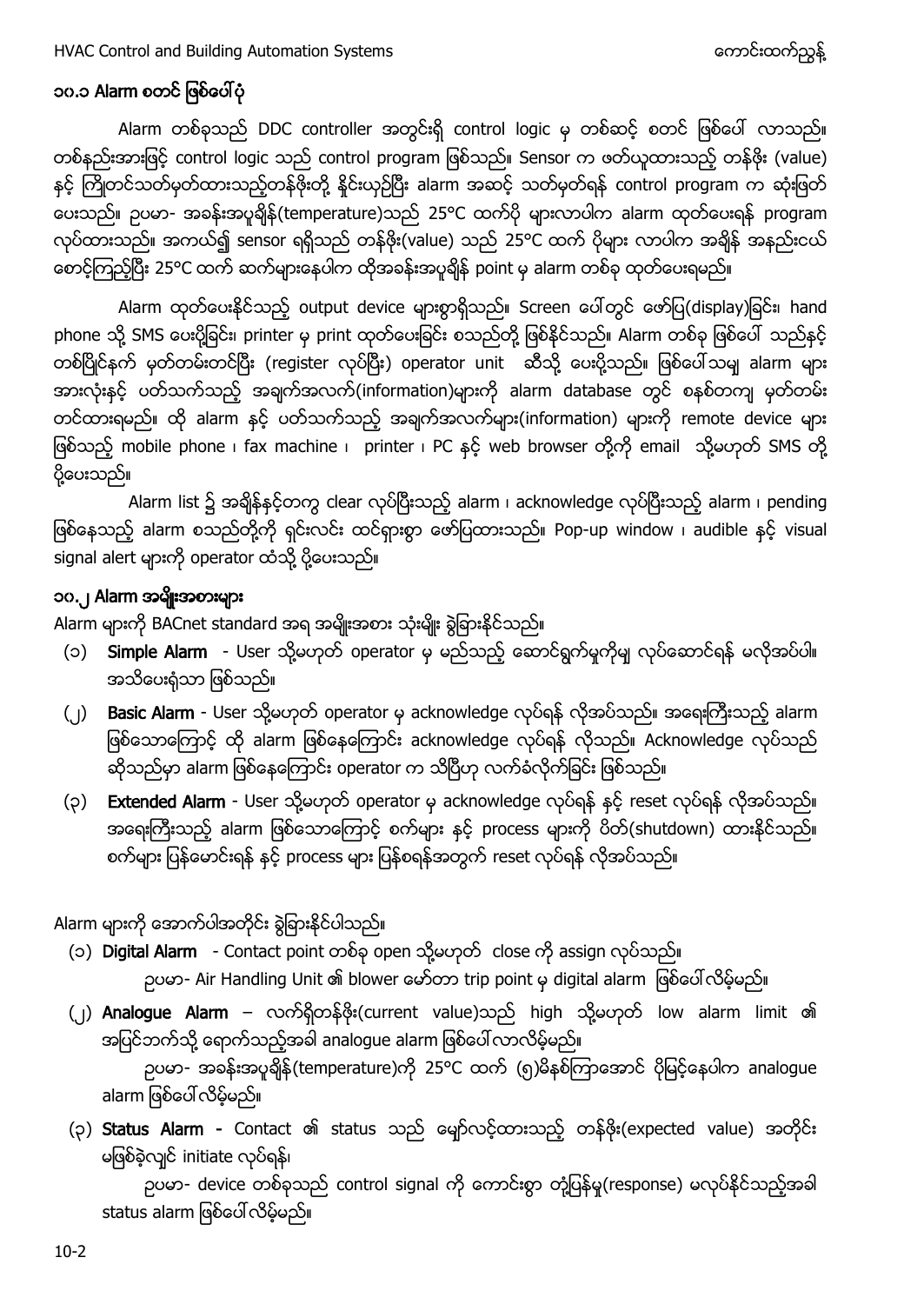(၄) Totalizer Alarm - Variable တစ်ခု၏ စုစုပေါင်းတန်ဖိုး(accumulated value)သည် high limit ပမာဏကို ကျော်လွန်သည့်အခါ initiate လုပ်ရန်

ဉပမာ- မော်တာတစ်လုံး သုံးစွဲသည့် စွမ်းအင်သည် လစဉ် 1500 kWh ထက်ကျော်လွန်ပါ totalizer alarm ဖြစ်ပေါ် လိမ့်မည်။

(၅) Hours Run Alarm - စက်တစ်ခုခု၏ မောင်းချိန်နာရီပေါင်း(total hours run)သည် သတ်မှတ်ထားသည့် set limit ကို ကျော်လွန်သွားသည့်အခါ initiate လုပ်ရန် တို့ ဖြစ်သည်။

ဉပမာ- chiller တစ်လုံး၏ မောင်းချိန် နာရီပေါင်း(total hours run) (၁၅၀၀၀)ကျော်ပါက အကြီးစား ပြုပြင်မှု (major overhaul) ပြုလုပ်ရန် hours run alarm ဖြစ်ပေါ် လိမ့်မည်။

Alarm တစ်ခုသည် controller အတွင်းရှိ control logic မှ တစ်ဆင့် စတင်ဖြစ်ပေါ် လာပြီးနောက် operation level processor ထံရောက်ရှိ သွားသည်။ Operation level processor သည် controller မှ alarm တစ်ခုကို လက်ခံ ရရှိပြီးနောက် အောက်ပါ alarm processing လုပ်ငန်းများကို စတင် ဆောင်ရွက်သည်။

- (၁) Alarm point သည် လက်ခံ ရရှိသည့် processor အတွက် ပေးပို့ခြင်း ဟုတ်၊ မဟုတ် စစ်ဆေးသည်။
- (၂) Server နှင့် တခြားသော LAN processor များဆီသို့ re-broadcast လုပ်သည်။
- (၃) Alarm သည် လက်ခံရရှိသည့် processor အတွက်ဖြစ်လျင် ထို alarm ကို ချက်ချင်း ဖော်ပြ(display)သည်။
- (၄) Alarm printer ဆီသို့ print ထုတ်ရန် output alarm message အဖြစ် ပေးသည်။
- (၅) မည်သည့် alarm point ဖြစ်ကြောင်း အက္ခရာ(text)ဖြင့် ဖော်ပြသည်။
- (၆) နေ့စွဲ $($ date)/ အရိ $\frac{2}{3}$ (time) ပါဝင်သည်။
- (၇) Action လုပ်ရန် လိုအပ်သည့် alarm ဟုတ်မဟုတ် စစ်ဆေးသည်။ ဆောင်ရွက်စရာ တစ်စုံတစ်ရာ ရှိ၊ မရှိ စစ်ဆေးသည်။
- (၈) Graphic ပေါ်တွင် alarm ဖြစ်နေကြောင်း ဖော်ပြသည်။

ဉပမာ- alarm ဖြစ်နေသည့် point သည် အနီရောင် ဖြစ်နေသည်။ Acknowledged မလုပ်ရသေးလျင် ထို alarm သည် မိုတ်တုတ်မိုတ်တုတ်ဖြစ်(blinking) ဖြစ်နေလိမ့်မည်။ Acknowledge လုပ်သည်ဆိုသည်မှာ operator က ထို alarm ဖြစ်ပေါ်နေကြောင်း သိသည်ဟု လက်ခံလိုက်ခြင်းကို ဆိုလိုသည်။ Alarm များ သိမ်းဆည်း ထားသည့် historical file တွင် မှတ်တမ်းတင်(record)သည်။ Historical alarm များကို နောင်တစ်ချိန်၌ ပြန်စစ်ဆေးရန် လိုအပ်သည်။

BAS သို့မဟုတ် BMS system တစ်ခုသည် စက္တန့်တိုင်း၌ I/O point တန်ဖိုး(reading)များကို program လုပ်ထားသည့် တန်ဖိုး(value)များနှင့် နိုင်းယှဉ်ပြီး warning သို့မဟုတ် alarm များကို ထုတ်ပေးနေသည်။ ထို alarm များကို ကြည့်၍ operator များသည် ပြဿနာ ဖြစ်ပေါ် နေသည့် နေရာကို အလေးပေးကာ ဂရုစိုက်နိုင်သည်။

ရုံးရှိန် (occupied hours)အတွင်း AHU မောင်းနေစဉ် အခန်းအပူရှိန်သည် 25.5°C ထက် ကျော်လွန်ပါက alarm ထုတ်ပေးရမည် ဖြစ်သော်လည်း AHU မောင်းမနေသည့် အချိန်၌ အခန်းအပူချိန်သည် မည်မျပင် ဖြစ်ပါစေ alarm ထုတ်ပေးရန် မလိုအပပေ။

အဆောက်အဉီတစ်ခု အတွင်း၌ system များ၊ equipment များ၊ နေရာများစွာ ရှိသောကြောင့် alarm အမြောက်အမြား တစ်ပြိုင်နက် ပေါ်ထွက်နိုင်သည်။ ထို့ကြောင့် ထို alarm များကို ဦးစားပေး အဆင့်များဖြင့် ခွဲခြား သတ်မှတ်ပြီး ဖော်ပြပေးရန် လိုသည်။ Fire alarm ကို security alarm ထက် ပို၍ ဦးစားပေး ကိုင်တွယ် ရမည်။ Security alarm ကို mechanical alarm များ ထက် ပို၍ ဦးစားပေး ဖြေရှင်းရမည်။ ထိုဦးစားပေး အဆင့် (priority)များကို ကြည့်၍ alarm နစ်ခု တစ်ပြိုင်နက် ဖြစ်ပေါ်က မည်သည့် alarm ကို ဦးစားပေး ဖော်ပြ သင့်သည်ကို BAS system က ကြိုတင် သိထားရန် လိုသည်။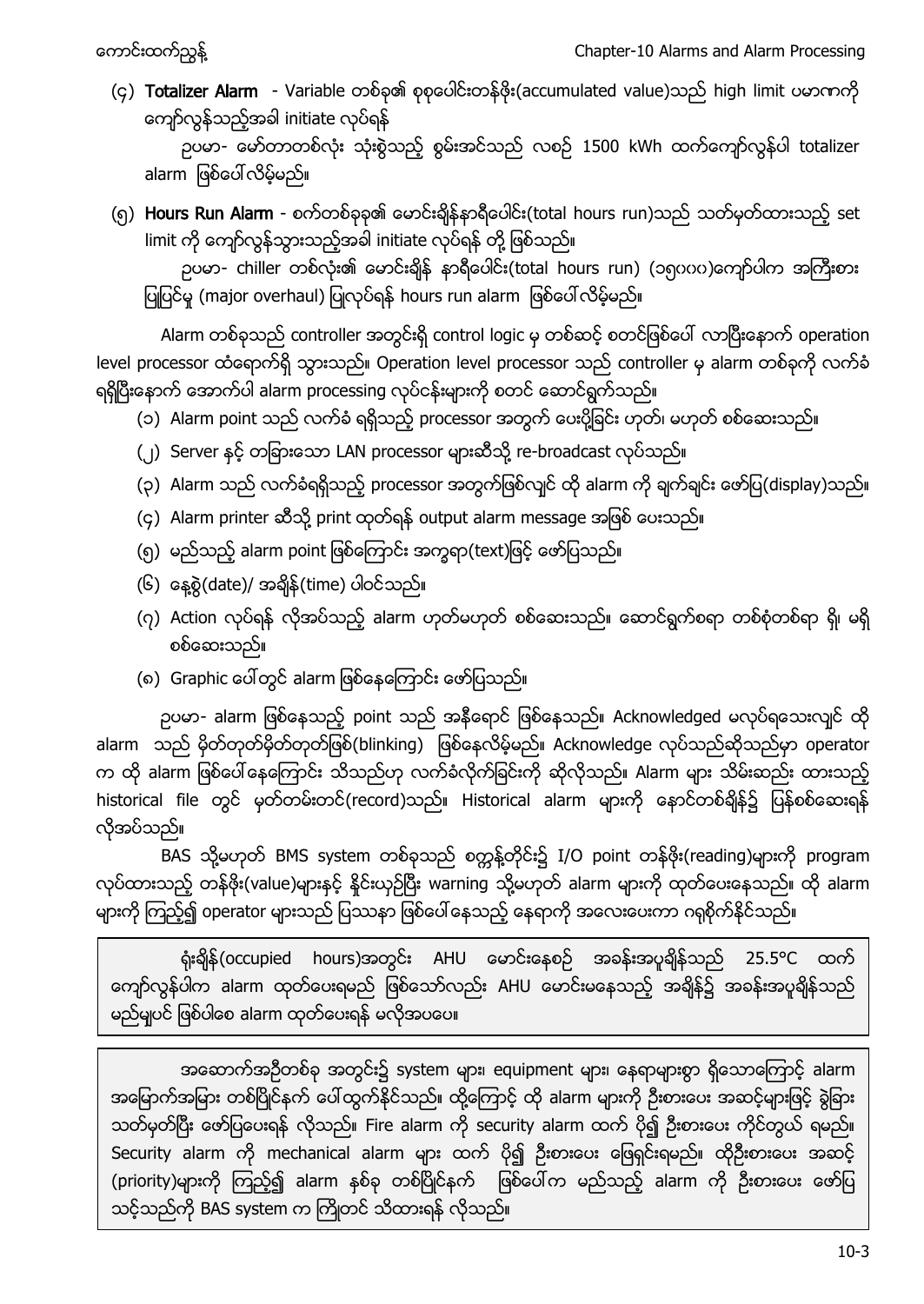Analog point များ၌ alarm limit အပြင် warning limit လည်းရှိသည်။ ထို warning message များ ကိုလည်း alarm များကဲ့သို့ပင် alarm printer ၌ print လုပ်ပြီး operator workstation ရှိ hard disk အတွင်း၌ file အဖြစ် သိမ်းဆည်းထားရမည်။

Message ၌ နေ့စွဲ(date)၊ အချိန်(time) နှင့် point name စသည်တို့ ပါရှိရမည်။ ထို alarm ကို operator တစ်ယောက်ယောက်က acknowledge လုပ်ပါက ထို operator နာမည် နှင့် alarm ကို event အဖြစ် သိမ်းဆည်း ရမည်။ နေ့စွဲ(date) ၊ အချိန်(time) ၊ point name နှင့် operator နာမည် တို့ကို operator workstation များ၌ သိမ်းဆည်း ထားရမည်။ ထို alarm point သည် ပုံမှန်အခြေအနေ(normal status)သို့ ရောက်သွားသည့် အခါ event အဖြစ် သတ်မှတ်ပြီး နေ့စွဲ(date)၊ အချိန်(time) နှင့် point name တို့ကို သိမ်းဆည်းရမည်။ Output တစ်ခုကို operator တစ်ယောက်ယောက်မှ override လုပ်သည့်အခါ နေ့စွဲ(date)၊ အချိန်(time) ၊ point name နှင့် override လုပ်သည့် operator နာမည် တို့ကို သိမ်းဆည်း ထားရမည်။



ပုံ ၁၀-၃ Analogue alarm နှင့် သက်ဆိုင်သည့် တန်ဖိုးများ

### <span id="page-3-0"></span>၁၀.၃ Alarm Management

### <span id="page-3-1"></span>၁၀.၃.၁ Analog Alarm Point

Analog point တစ်ခုသည် အောက်ပါ အခြေအနေ(state) (၅)ခုအနက်မှ တစ်ခုခု ဖြစ်နေနိုင်သည်။

- (၁) High Alarm အခြေအနေ(state) [တစ်စုံတစ်ခု ဆောင်ရွက်ရန် လိုသည့် အခြေအနေ]
- (၂) High Warning အခြေအနေ(state) [သတိထား စောင့်ကြည့်ရမည့် အခြေအနေ]
- (၃) Normal အခြေအနေ (state) [ပုံမှန်အခြေအနေ]
- (၄) Low Warning အခြေအနေ(state) [သတိထား စောင့်ကြည့်ရမည့် အခြေအနေ]
- (၅) Low Alarm အခြေအနေ(state) [တစ်စုံတစ်ခု ဆောင်ရွက်ရန် လိုသည့် အခြေအနေ]

Analog point ၏ အခြေအနေ(state) တစ်ခုမှ တခြား state တစ်ခုသို့ အပြောင်း(transition)တွင် event တစ်ခု ဖြစ်ပေါ်လာသည်။ Alarm သို့မဟုတ် warning အခြေအနေ (state) တစ်ခု၌ differential amount ထားရှိရသည်။ ထို differential amount ကျော်မှသာ state ပြောင်းသည်။ Differential amount မထားရှိပါက ခဏ အတွင်း alarm ဖြစ်လိုက်၊ warning ဖြစ် လိုက်နှင့် အကြိမ်ပေါင်းများစွာ ဖြစ်နေလိမ့်မည်။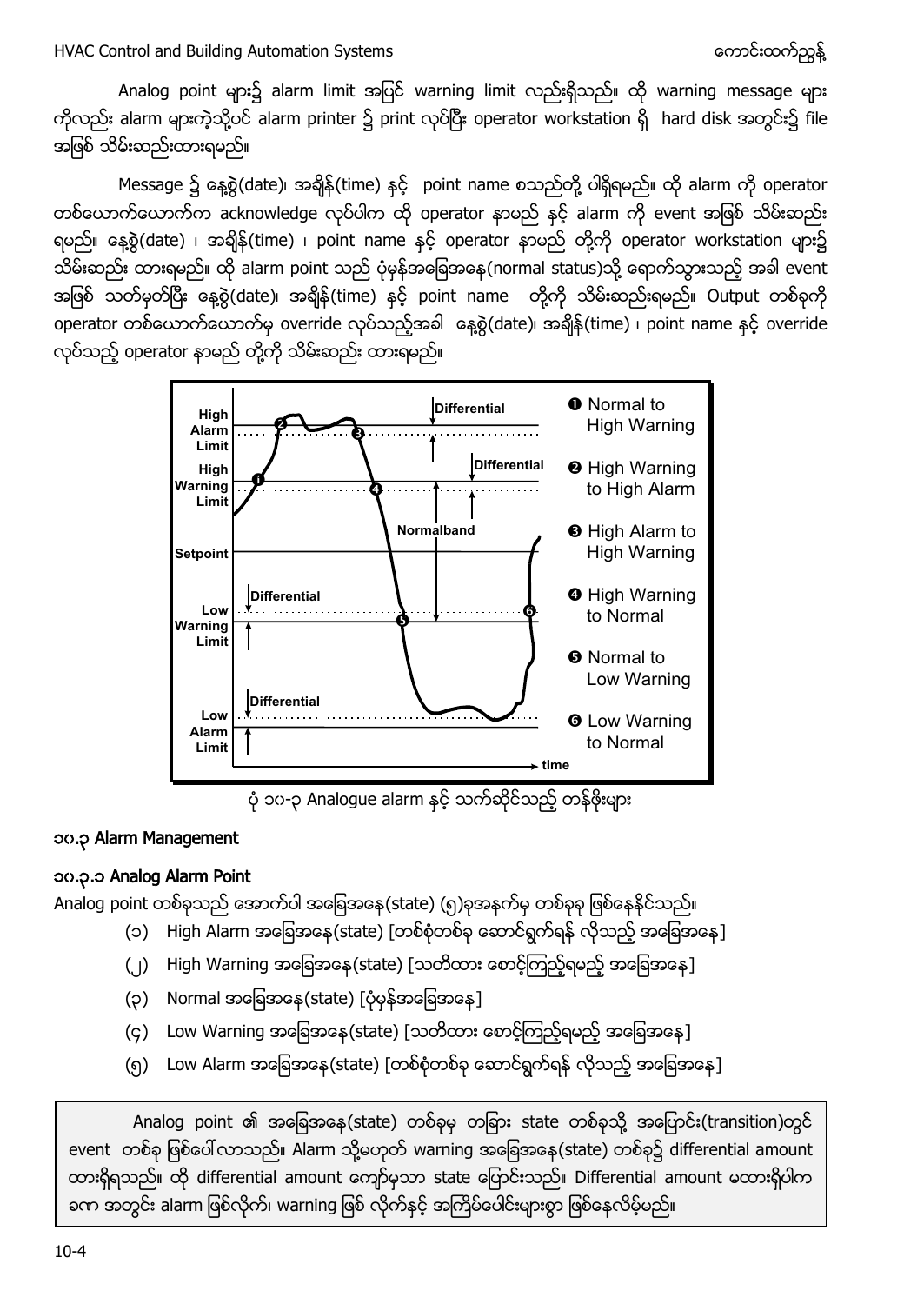Alarm limit များကို အသက်အန္တရာယ် နင့် ဘေးအန္တရာယ် လုံခြုံရေး(safety) သို့မဟုတ် comfort စသည့် criteria များ အပေါ်တွင် အခြေခံ၍ သတ်မှတ်သည်။ Facility manager များသည် analog input point များ၏ alarm များ အားလုံးကို လိုအပ်လျင် ပြန်လည် စစ်ဆေးသင့်သည်။

Warning limit များကို ဖြစ်နိုင်ခြေရှိသည့်(မျော်လင့်ထားသည့်) တန်ဖိုးများ အပေါ်တွင် မူတည်၍ သတ်မှတ် သင့်သည်။ ဉပမာ- BAS System တစ်ခု၌ အပူရှိန် (temperature)ကို setpoint ၏ ±2ºC အတွင်း၌ ရအောင် control လုပ်ရမည်ဆိုလျင် normal band ကို 4ºC (+2ºC နှင့် -2ºC) သတ်မှတ် ပေးရမည်။ ထို normal band 4ºC ကို အခြေခံ၍ warning limit ကို သတ်မှတ်ပေးရမည်။ Warning limit များကို DDC controller အတွင်း၌ ပါဝင်နေသည့် point များ အတွက်သာ သုံးရမည်။ Control loop မှ စ၍ ပြဿနာ(problem) ဖြစ်နေပါက operator ထံသို့ warning limit ဖြင့် သတိပေးရမည်။ Facility manager များသည် warning limit များကို အခါအားလျော်စွာ စစ်ဆေးသင့်သည်။



၁၀-၄ Analog alarm management

အထက်ပါပုံ(၁၀-၄)သည် analogue data object တစ်ခုနှင့် analogue input object တစ်ခုတို့၏ alarm management function ကို ဖော်ပြထားသည့် diagram ဖြစ်သည်။

တခြားသော event အမျိုးအစားများမှာ

- (က) Operator တစ်ယောက်ယောက်က override လုပ်ထားသည့် point များ
- (ခ) Controller ၊ PC စသည့် hardware များ off line ဖြစ်သွားသည့်အခါ သို့မဟုတ် Off line ဖြစ်နေရာမှ Online ပြန် ဖြစ်လာသည့်အခါ
- (ဂ) Operator များ Log on/Log off လုပ်သည့်အခါ၊ သို့မဟုတ် point တစ်ခုခုကို command ပေးသည့် အခါ
- (ဃ) Totalization limit ပြည့်သွားသည့်အခါ ။ (ဉပမာ- run hour နာရီ (၁၀၀၀) ပြည့်သည့်အခါ)
- (c) Energy management feature များဖြစ်သည့် demand limiting/load rolling စသည်တို့ လုပ်ပေးရန် မဖြစ်နိုင်တော့သည့်အခါ တို့ဖြစ်သည်။

Alarm limit analysis သည် software process တစ်ခုဖြစ်သည်။ လက်ရှိတန်ဖိုး(current value) နှင့် ကြိုတင်သတ်မှတ်ထားသည့်တန်ဖိုး(user defined value)တို့ နိုင်းယှဉ်ခြင်းသည် alarm limit analysis လုပ်ခြင်း ဖြစ်သည်။ Status ကို သတ်မှတ်ပေးရန်အတွက် alarm limit analysis လုပ်ခြင်း ဖြစ်သည်။

(၁) Normal အခြေအနေ(state) – လက်ရှိတန်ဖိုး(current value)သည် Normal operating range အတွင်းတွင် ဖြစ်သည်။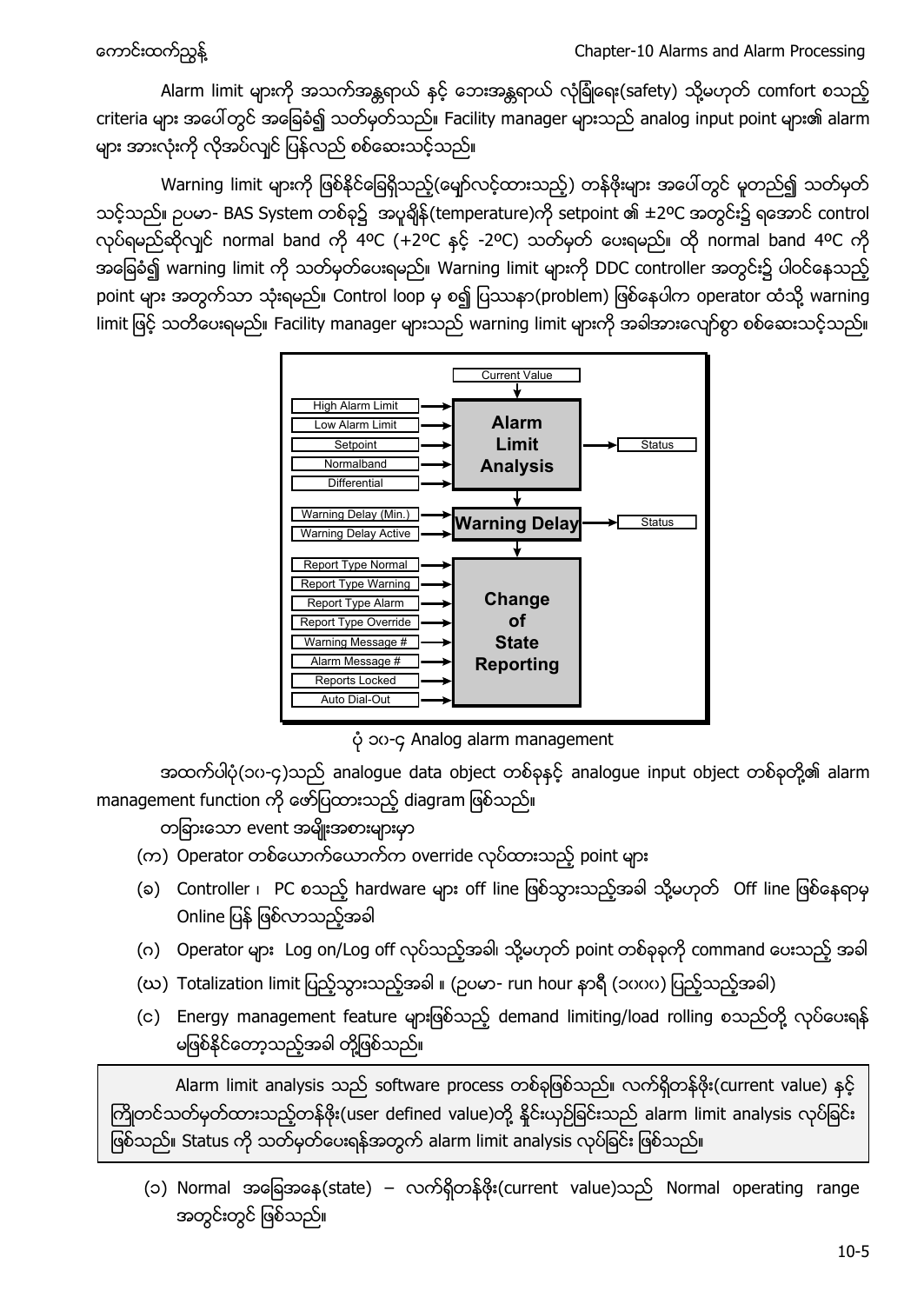- (၂) High or low warning အခြေအနေ(state) လက်ရှိတန်ဖိုး(current value)သည် Normal Operating range ၏ အပြင်ဘက်တွင် ရှိနေပြီး ၊ alarm limit အတွင်း၌ ရှိနေသည်။
- (၃) High or low alarm အခြေအနေ(state) လက်ရှိတန်ဗိုး(current value)သည် alarm limit အပြင်ဘက်၌ ရှိနေသည်။

|                                  | AlarmRouter - AlarmR2    |                          |                                |                          |              |                   |                                                    |                |            | $\vert x \vert$ |
|----------------------------------|--------------------------|--------------------------|--------------------------------|--------------------------|--------------|-------------------|----------------------------------------------------|----------------|------------|-----------------|
| Edit View Window<br>Help<br>Eile |                          |                          |                                |                          |              |                   |                                                    |                |            |                 |
| c'h                              | $X$ to a $B$             | $  \mathcal{C}  $        |                                |                          |              |                   |                                                    |                |            |                 |
|                                  | AlarmR2:1                |                          |                                |                          |              | $ \Box$ $\times$  |                                                    |                |            |                 |
|                                  | AlarmGroup               | Type                     | Receivers \<br><b>Schedule</b> | <b>Enable</b>            | High<br>Prio | <b>Repetition</b> |                                                    |                |            |                 |
| $\overline{1}$                   | Fire Alarms              | →                        | 昌 Office Printer               | 区                        | 区            | –                 |                                                    |                |            |                 |
| $\overline{2}$                   | HighPrio                 | $\rightarrow$            | Gaffaney                       | 区                        | $\Box$       |                   |                                                    |                |            |                 |
| 3                                | HighPrio                 | $\rightarrow$            | Fax Office                     | $\overline{\mathbf{x}}$  | $\Box$       |                   |                                                    |                |            |                 |
| 4                                | Maintenance              | $\overline{\phantom{a}}$ | Maintenance Group A            | K                        | $\Box$       |                   |                                                    |                |            |                 |
| 5                                | Maintenance              | $\bullet$                | Maintenance Group O            | Σ                        | $\Box$       |                   |                                                    |                |            |                 |
| l6                               | Maintenance              | $\bullet$ $\equiv$       | Maintenance Group F            | $\overline{\mathbf{x}}$  | $\Box$       |                   |                                                    |                |            |                 |
| 7                                | Maintenance              | ● 田田                     | Maintenance Group G            | $\overline{\phantom{a}}$ | $\Box$       |                   |                                                    |                |            |                 |
| 8<br>9                           | Maintenance<br>AlarmR2:2 |                          |                                |                          |              |                   | I⊥I⊡I×                                             |                |            |                 |
|                                  | Maintenance              | œ                        |                                |                          |              |                   |                                                    |                |            |                 |
|                                  |                          |                          |                                |                          |              |                   |                                                    |                |            |                 |
|                                  |                          | Mon                      |                                |                          |              |                   |                                                    |                |            |                 |
|                                  |                          | Tue                      |                                |                          |              |                   |                                                    |                |            |                 |
|                                  |                          | Wed                      |                                |                          |              |                   |                                                    |                |            |                 |
|                                  |                          | Thu                      |                                |                          |              |                   |                                                    |                |            |                 |
|                                  |                          |                          |                                |                          |              |                   |                                                    |                |            |                 |
|                                  |                          | Fri                      |                                |                          |              |                   |                                                    |                |            |                 |
|                                  |                          | Sat                      |                                |                          |              |                   |                                                    |                |            |                 |
|                                  |                          | Sun                      |                                |                          |              |                   |                                                    |                |            |                 |
|                                  |                          |                          | 00:00<br>03:00                 | 06:00                    |              |                   |                                                    | 18:00<br>21:00 | 24:00      |                 |
|                                  |                          |                          |                                |                          |              |                   | 09:00 12:00 15:00<br>Auto (Mon. 1812 - Mon. 07:00) |                |            |                 |
| Ready                            |                          |                          |                                |                          |              |                   |                                                    |                | <b>NUM</b> | h               |

၁၀-၅ Alarm page

### High Alarm Limit

Analogue point တစ်ခု၏ လက်ရှိတန်ဖိုး(current value)သည် high alarm limit သို့ ရောက်လျင် သော်လည်းကောင်း၊ high alarm limit ထက်ကျော်လျင် သော်လည်းကောင်း high alarm state သို့ရောက်သွားကြောင်း report လုပ်ပေးသည်။

#### Low Alarm Limit

Analogue point တစ်ခု၏ လက်ရှိတန်ဖိုး(current value)သည် low alarm limit သို့ ရောက်လျင် သော်လည်းကောင်း၊ low alarm limit ထက်နည်းလျင် သော်လည်းကောင်း low alarm state သို့ ရောက်သွားကြောင်း report ထုတ်ပေးသည်။

### **Setpoint**

Setpoint သည် normal operating range ၏ အလယ်နေရာ(center point) axis ဖြစ်သည်။

### Normal band

Normal band သည် လက်ရှိတန်ဖိုး(current value) ၏ normal band operating range ၏ width(အကျယ်) ဖြစ်သည်။ Normal band ၏ အလယ်မှတ်သည် setpoint ဖြစ်သည်။ Normal band ကို high နှင့် low warning limit ကို တွက်ယူရန်အတွက် အသုံးပြုသည်။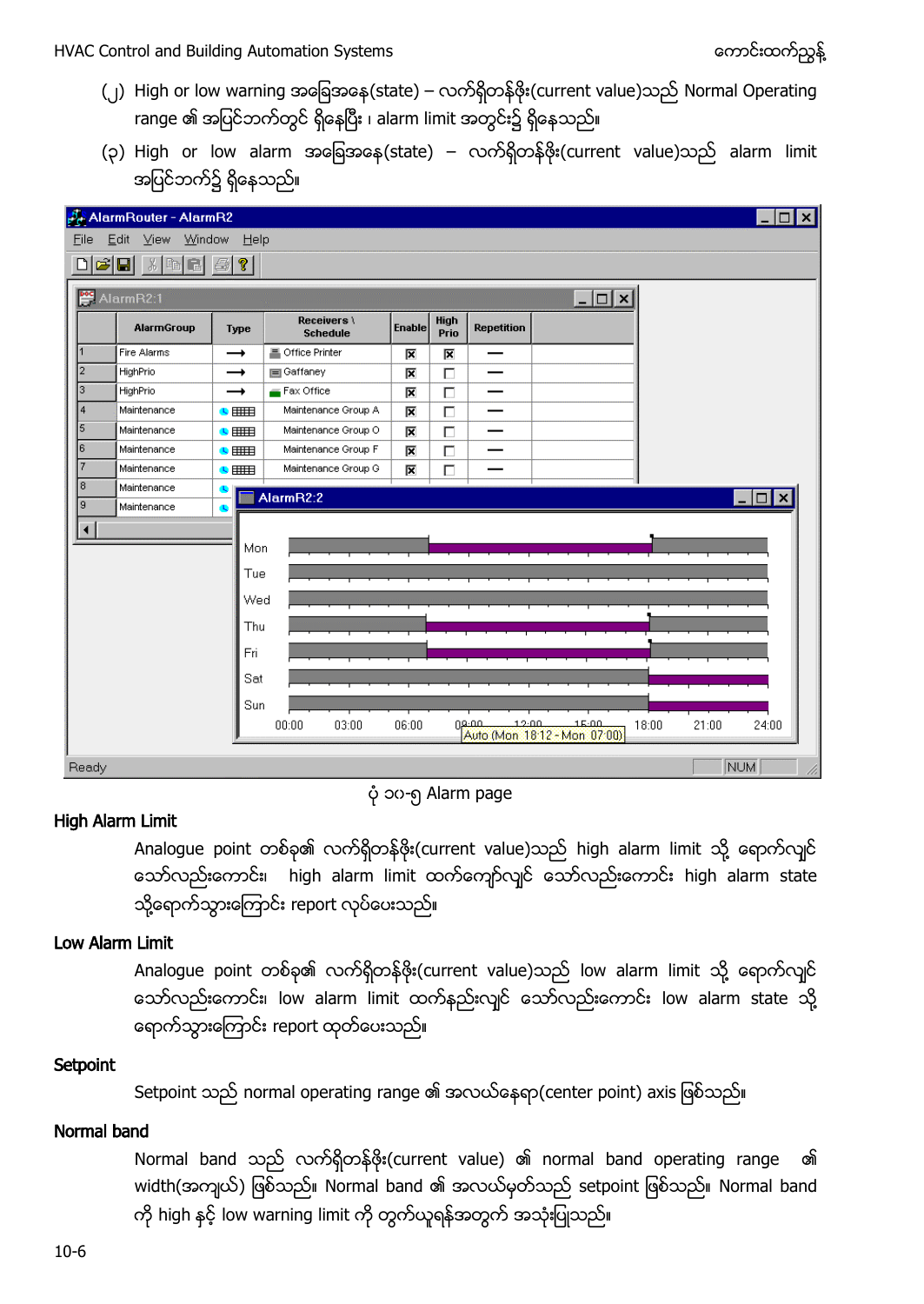#### **Differential**

Differential သည် limit လေးမျိုးအတွက် "Buffer Zone" ဖြစ်သည်။ လက်ရှိတန်ဖိုး(current value) သည် limit တစ်ခုခု၏ အနီး၌ တက်လိုက်၊ ဆင်းလိုက်(oscillation) ဖြစ်နေပါက alarm နှင့် warning များကို အကြိမ်ကြိမ် ထုတ်မပေးစေရန်အတွက် differential ပမာဏကို ထားရှိခြင်း ဖြစ်သည်။ Differential တန်ဖိုးတစ်ခုကို high alarm ၊ low alarm ၊ high warning နှင့် low warning လေးခုလုံး အတွက် အသုံးပြုသည်။ လက်ရှိတန်ဖိုး(current value)သည် differential zone တစ်ခုခု အတွင်း၌ မတည်မငြိမ် (fluctuation) ဖြစ်နေပါက အခြေအနေ ပြောင်းသွားလဲခြင်း (change of state) မဖြစ်စေပါ။ လက်ရှိ တန်ဖိုး(current value) သည် limit တစ်ခုကို ကျော်သွားပါက report လုပ်သည်။ နောက်ထပ် report တစ်ခု ထပ်ထုတ်ရန် အတွက် limit နှင့် differential ကို ထပ်မံ ဖြတ်ကျော်ရန် လိုအပ်သည်။

Warning delay function ကို အသုံးပြု၍ warning ထုတ်ပေးခြင်းကို အချိန်ဆွဲထားနိုင်သည်။ သို့သော် alarm ကို အချိန် ဆွဲထားရန်(delay)လုပ်ရန် မဖြစ်နိုင်ပါ။ Warning delay ကို အသုံးပြုရခြင်းမှာ setpoint ပြောင်းခြင်းကြောင့် ဖြစ်ပေါ် လာမည့် warning များကို ဖယ်ရှားရန်အတွက် ဖြစ်သည်။

Warning delay(min) သည် warning တစ်ခု မထုတ်ပေးခင် စောင့်ရမည့်အချိန်(မိနစ်) ဖြစ်သည်။ 0 မှ 225 မိနစ်အထိ ထားနိုင်သည်။ Warning delay active သည် warning delay function က active ဖြစ်သည်၊ မဖြစ်သည်ကို ဖော်ပြနေသည်။

Object တစ်ခု၏ status ဖြစ်သည့် alarm ၊ warning ၊ normal နှင့် override စသည်တို့ တစ်ခုမှ တစ်ခုသို့ ပြောင်းသွားသည်နှင့် တစ်ပြိုင်နက် အခြေအနေ ပြောင်းလဲသွားခြင်း(change of state) report ကို တခြား device များမှ တစ်ဆင့် report လုပ်ရန် လမ်းကြောင်း(routing) အတိုင်း ပို့ပေးရမည်။

အခြေအနေ ပြောင်းလဲသွားခြင်း(change of state) reporting တွင် ပါဝင်သည့် အချက်(attribute) များမှာ

- (၁) Report type normal တခြားသော အခြေအနေတစ်ခု(state)တစ်ခုမှ ပုံမှန်အခြေအနေ(normal state) သို့ပြောင်းလျင် အခြေအနေ ပြောင်းလဲသွားကြောင်း(change of state) report ထုတ်ပေးရန် ဖြစ်သည်။
- (၂) Report type warning တခြားသော state တစ်ခုခုမှ high warning သို့မဟုတ် low warning သို့ ပြောင်းသွားလျင် အခြေအနေ ပြောင်းလဲသွားကြောင်း(change of state) report ထုတ်ပေးရန် ဖြစ်သည်။
- (၃) Report type alarm Alarm တစ်ခုဖြစ်ပေါ်ကြောင်း report ထုတ်ပေးရန် ဖြစ်သည်။
- (၄) Report type override ဆိုသည်မှာ object တစ်ခု၌ လက်ရှိတန်ဖိုး(current value)ကို operator က တန်ဖိုး တစ်ခုခုဖြင့် override command ကို အသုံးပြု၍ override လုပ်လျင် သော်လည်းကောင်း သို့မဟုတ် override လုပ်ထားသော တန်ဖိုးကို cancel လုပ်လျင် သော်လည်းကောင်း အခြေအနေ ပြောင်းလဲ သွားကြောင်း (change of state) report ထုတ်ပေးရန် ဖြစ်သည်။
- (၅) Warning message ဆိုသည်မှာ high warning သို့မဟုတ် low warning ပေါ်လာလျင် user က သတ်မှတ် (define) ထားသည့် number သို့မဟုတ် text ကို critical warning report ၏ display dialog box တွင် ဖော်ပြပေးရန် ဖြစ်သည်။
- (၆) Alarm message ဆိုသည်မှာ object တစ်ခု သို့မဟုတ် point တစ်ခုသည် alarm အခြေအနေသို့ ရောက်သည်အခါ ဖော်ပြလိုသည့် message ဖြစ်သည်။
- (၇) Report locked အခြေအနေပြောင်းလဲသွားခြင်း(change of state) report ကို operator device များထံသို့ ပို့ပေးမည်၊ မပေးပို့မည်ကို ဆိုလိုသည်။ Report ကို lock လုပ်ထားလျင် lock report သို့မဟုတ် Report ကို unlock လုပ်လိုလျင် unlocked report command ကို သုံးရန် ဖြစ်သည်။

 $\mathbf{I}$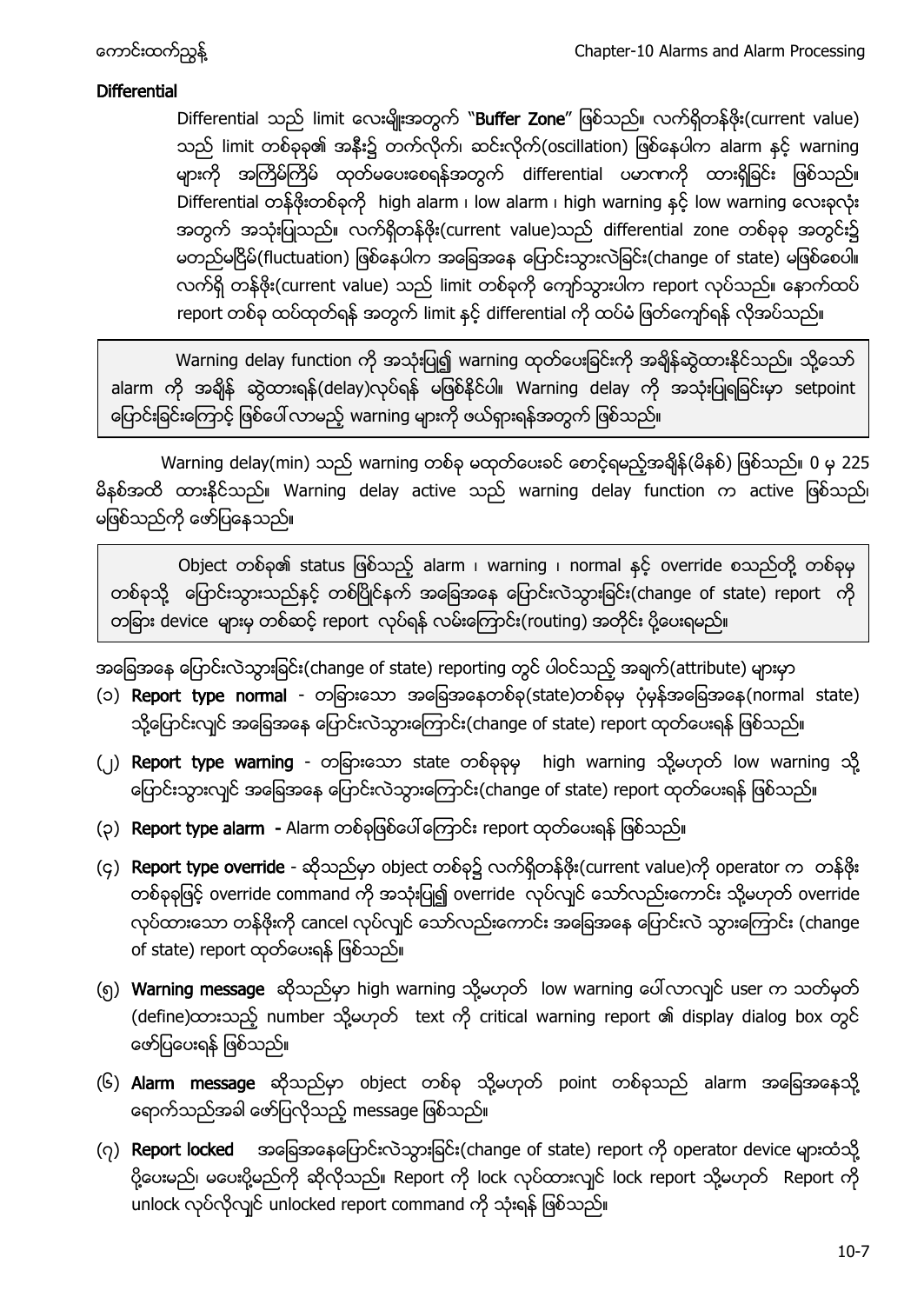(၈) Auto dial out - Critical report (critical 1 မှ critical 4 ) ဖြစ်လျင် remote operator workstation ဆီသို့ အလိုလျောက် Auto Dail-out လုပ်ရန် ဖြစ်သည်။



#### <span id="page-7-0"></span>၁၀.၃.၂ Binary Data Object and Binary Input Object (BI) Alarm

၁၀-၆ Binary alarm management

အထက်ပါပုံ(၁၀-၆)တွင် binary data object နှင့် binary input object တို့၏ alarm management function ကို ဖော်ပြထားသည်။

Alarm analysis သိုသည်မှာ Analog Input(AI) object နင့် Binary Input(BI) object တို့၏ လက်ရှိတန်ဖိုး(current value)နှင့် user က သတ်မှတ်(define)ထားသည့် normal state များကို နိုင်းယှဉ်သည့် software process ဖြစ်သည်။

Alarm state ဆိုသည်မှာ လက်ရှိတန်ဖိုး(current status) သည် user က သတ်မှတ်(defined)ထားသည့် normal state နှင့်မကိုက်ညီပါ။ Normal state ဆိုသည်မှာ လက်ရှိတန်ဖိုး(current status)သည် ပုံမှန် အခြေအနေ၌ ရှိသည်။ လက်ရှိတန်ဖိုး(current value)သည် user က သတ်မှတ်(defined) ထားသည့် normal state နှင့် ကိုက်ညီ သည်။ Attribute များမှာ None ၊ On ၊ Off တို့ ဖြစ်သည်။ Current contact value ကို operator device ဆီသို့ report လုပ်မည်ဖြစ်သော်လည်း alarm analysis ပြုလိမ့်မည် မဟုတ်ပေ။

Alarm delay function သည် binary data object ၏ alarm report လုပ်ခြင်းကို user က သတ်မှတ် ထားသည့် အချိန်အတိုင်း အချိန်ဆွဲပေး(delay) ထားလိမ့်မည် ဖြစ်သည်။ ထိုသို့ ပြုလုပ်ရခြင်း၏ ရည်ရွယ်ချက်မှာ nuisance report များ ထုတ်ပေးခြင်းကို ကာကွယ် တားဆီးရန်အတွက် ဖြစ်သည်။ Software မှ alarm အခြေအနေ ပြောင်းလဲသွားခြင်း(change of state) report ထုတ်ပေးရန် အချိန်ဆွဲထား(delay) လိမ့်မည်။ Delay လုပ်နိုင်သည့် အရှိန်မှာ 0 စက္ကန့် မှ 255 စက္ကန့်အတွင်း ဖြစ်သည်။

Latching သည် optional function ဖြစ်သည်။ Object တစ်ခုသည် alarm state သို့ ရောက်ပြီးနောက် operator မှ unlatch လာလုပ်သည့်တိုင်အောင် alarm state ၌ ရှိနေလိမ့်မည်။ Latching လုပ်ရသည့် ရည်ရွယ်ချက်မှာ operator မှ ဆောင်ရွက်ချက်(action)တစ်ခုခုကို မဖြစ်မနေ လုပ်ဆောင်ပေးရန်အတွက် ဖြစ်သည်။ Operator မလာမချင်း သို့မဟုတ် operator မှ unlatch မလုပ်မခြင်း alarm state ၌သာ ရှိနေလိမ့်မည်။ Unlatch လုပ်ခြင်းသည် acknowledge လုပ်ခြင်း ဖြစ်သည်။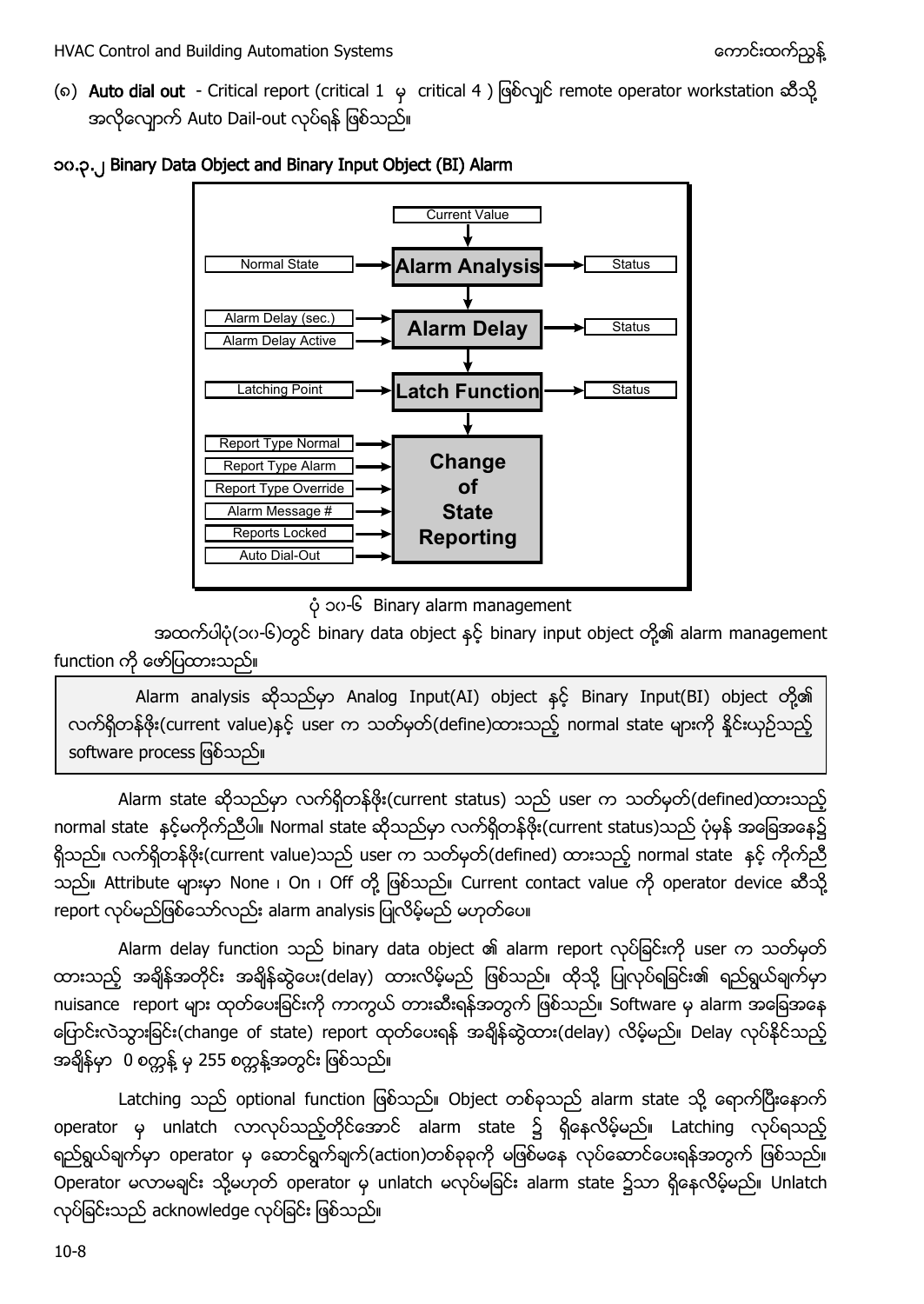Alarm system variable များသည် ကြိုတင် သတ်မှတ်ထားသည့်တန်ဖိုး(predetermined limit) များထက် ကျော်လွန်နေကြောင်း operator များကို alarm များဖြင့် သတိပေးသည်။ လိုအပ်သည့် ဆောင်ရွက်မှုများ ပြုလုပ်ရန် သတိပေးခြင်း ဖြစ်သည်။ ဥပမာ- air filter သည် ညစ်ပေ ပိတ်ဆို့နေပြီ ဖြစ်သောကြောင့် ဆေးကြောရန် လိုအပ် နေသည်။ စက်တစ်ခု၏ run time သည် သတ်မှတ်ထားသည့် နာရီထက် ကျော်လွန်နေပြီ ဖြစ်သောကြောင့် ပြုပြင် ထိန်းသိမ်းမှု(maintenance) ပြုလုပ်ရန် လိုအပ်သည် စသည့် သတိပေးခြင်းမျိုး ဖြစ်သည်။

Alarm တစ်ခုကို မည်ကဲ့သို့ ဖော်ပြမည်။ မည်သည့်ဆောင်ရွက်မှုမျိုး ပြုလုပ်ရန် လိုအပ်သည် စသည် တို့ကို design ပြုလုပ်စဉ်ကပင် ထည့်သွင်းထားသင့်သည်။ အသံမြည်သည့်(audible)၊ မီးလင်းသည့်(visual) alarm enunciator များနှင့်လည်း တွဲ၍ အသုံးပြုနိုင်သည်။

Alarm များကို မည်ကဲ့သို့ ကိုင်တွယ်ရမည်ကို ဆုံးဖြတ်ရန် alarm များကို ဦးစားပေးအဆင့်(priority grade) များ ရွဲခြားထားသင့်သည်။ Alarm များကို လျစ်လျူ မရှုသင့်ပါ၊ ဘာမျ မပြုလုပ်ဘဲ alarm များကို cancel မလုပ်သင့်ပါ။ စုံစမ်းမှု မလုပ်ဘဲ acknowledge မလုပ်သင့်ပါ။

### <span id="page-8-0"></span>၁၀.၄ Analog Input Alarm

- (၁) Duct static pressure point တစ်ခုကို မည်ကဲ့သို့ alarm limit ၊ differential တန်ဖိုးများ ထားရှိရမည်ကို ဉပမာအဖြစ် ဖော်ပြထားသည်။
	- (က) Setpoint(inch wg)ထက် 0.3 inch များခြင်း သို့မဟုတ် 0.3 inch နည်းခြင်း (၅)မိနစ်ကျော် ကြာအောင် ဖြစ်နေပါက priority 3 alarm ထုတ်ပေးရန်
	- (ခ) Setpoint(inch wg)ထက် 0.2 inch များခြင်း သို့မဟုတ် 0.2 inch နည်းခြင်း (၅)မိနစ်ကျော် ဖြစ်နေပါက normal state ပြောင်းပေးရန်
	- (ဂ) Fan သည် အမှန်တကယ် မောင်းနေပြီးနောက်(ON) အချိန် အနည်းငယ်ကြာမှသာ alarm ထုတ်ပေးရန်
	- (ဃ) Fan ရပ်နားထားရှိန်တွင် မည်သည့် duct static pressure alarm ကိုမျ ထုတ်မပေးရန်
- (၂) Duct air temperature ကို မည်ကဲ့သို့ alarm limit ၊ differential တန်ဖိုးများ ထားရှိရမည်ကို ဥပမာ အဖြစ်ဖော်ပြထားသည်။
	- (က) Setpoint (ºF)ထက် 2ºF များခြင်း သို့မဟုတ် 2ºF နည်းခြင်း (၅)မိနစ်ကျော်ပါက priority 3 alarm ထုတ်ပေးရန်
	- (ခ) Setpoint (<sup>o</sup>F)ထက် 1ºF များ သို့မဟုတ် 1ºF နည်းခြင်း (၅)မိနစ်ကျော်ပါက normal State သို့ ပြောင်းပေးရန်
	- (ဂ) Fan မောင်းပြီး အချိန်အနည်းငယ်ကြာမှသာ alarm ထုတ်ပေးရန် ဖြစ်သည်။ သတ်မှတ် ထားသည့် alarm parameter များကို အချိန်အနည်းငယ်ကြာမှသာ sensor များက မှန်ကန်စွာ ဖတ်ယူနိုင်သောကြောင့် အချိန် အနည်းငယ် စောင့်ရန် လိုအပ်သည်။ Fan ရပ်နားထား ရှိန်တွင် မည်သည့် alarm ကိုမျ ထုတ်မပေးရန်
- (၃) Space temperature သို့မဟုတ် room temperature
	- (က) ပုံမှန်အားဖြင့် အခန်းအပူရှိန်(space temperature) သို့မဟုတ် room temperature များမှ alarm .<br>ထုတ်ပေးရန် မလိုအပ်ပေ။
- (၄) Duct သို့မဟုတ် space humidity ကို မည်ကဲ့သို့ alarm limit ၊ differential တန်ဖိုးများ ထားရှိရမည်ကို ဥပမာ အဖြစ် ဖော်ပြထားသည်။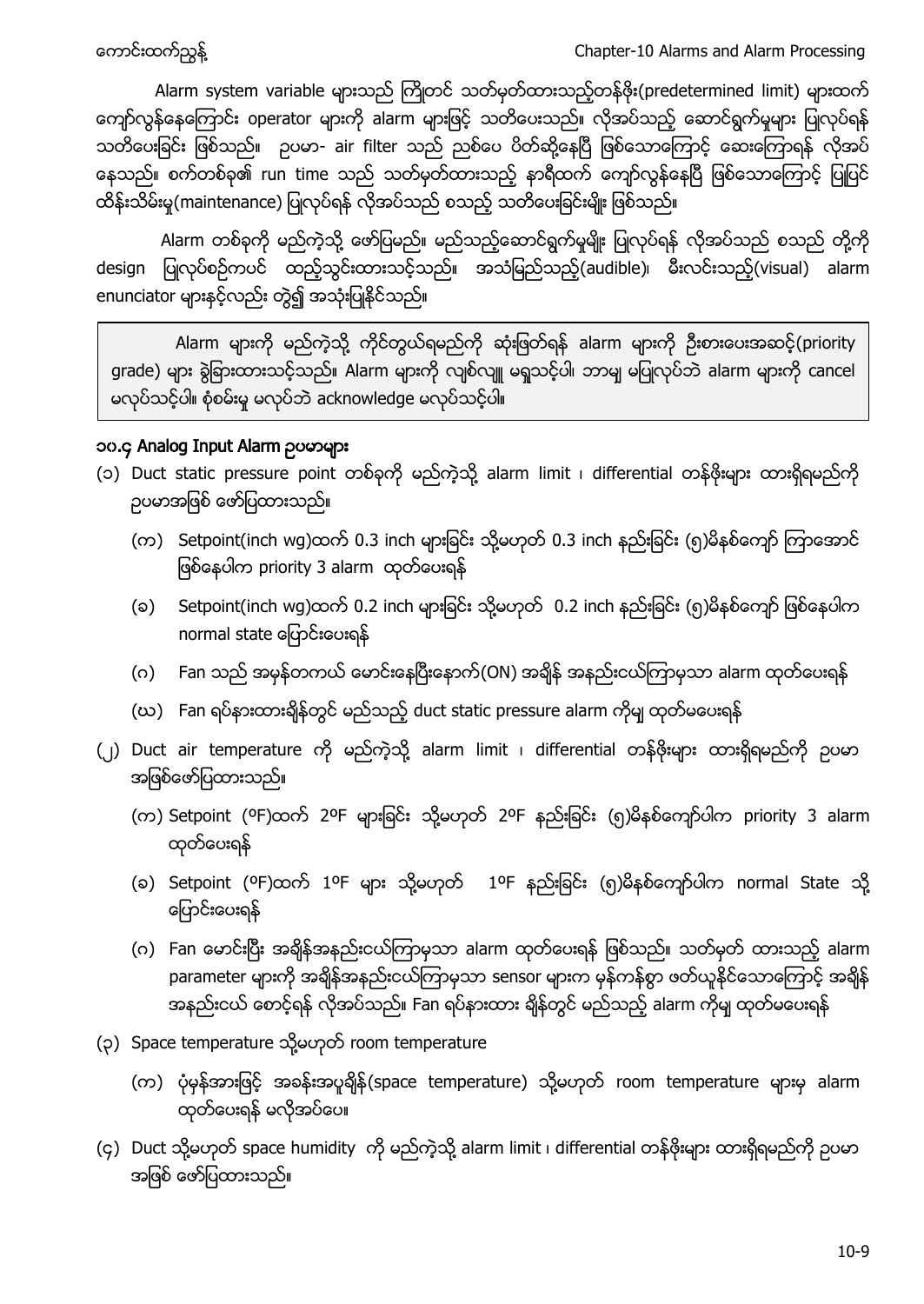- (က) Setpoint သည် 60% RH ဖြစ်သည်။ Setpoint ထက် 15 % များခြင်း သို့မဟုတ် 20% နည်းခြင်း (၅)မိနစ်ကျော် ဖြစ်နေပါက priority 3 alarm ထုတ်ပေးရန် ဖြစ်သည်။
- (ခ) Setpoint သည် 60% RH မှ +10% ထက်နည်းပြီး -15% ထက်များပါက (၅)မိနစ်ကြာလျင် ပုံမှန် အခြေအနေ (normal state)သို့ ပြောင်းရန်

## <span id="page-9-0"></span>၁၀.၅ Digital Input Alarm

Digital Input (DI) alarm များမှာ air flow switch ၊ water differential switch စသည်တို့မှ လာသည့် Digital Input (DI) point များဖြစ်သည်။ Alarm များကို အချိန်ခကာဆွဲထားခြင်း (delay)ဖြင့် nuisance alarm (false alarm)များ ထုတ်ပေးခြင်းမှ ကာကွယ်နိုင်သည်။

Digital Input(DI)၏ value သည် အချိန်အနည်းငယ် ကြာပြီး(delay ဖြစ်ပြီး)နောက် Digital Output(DO) ၏ value နှင့် မကိုက်ညီသည့်အခါ point သည် alarm condition ဖြစ်နေလိမ့်မည်။ ဉပမာ DDC controller မှ motor ကိုမောင်းရန် DO output ကို on state ထုတ်ပြီး အချိန် အနည်းငယ်ကြာသည့် တိုင်အောင် မော်တာသည် "on" သို့မဟုတ် "running" status ဖြစ်မနေပါက alarm condition ဖြစ်သည်။ အကယ်၍ Digital input ၏ value သည် အချိန်အနည်းငယ်ကြာပြီးနောက် Digital output ၏ value နှင့် တူနေလျင် ပုံမှန်အခြေအနေ(normal) ပြန်ရောက်သည် ဟုဆိုသည်။

ထိုကဲ့သို့ Digital Input (DI) နှင့် Digital Output (DO) တွဲမထားသည့်(pair မလုပ်ထားသည့်) Digital Input (DI) နှင့် Digital Output(DO) များသည် monitoring အတွက်သာဖြစ်သည်။

- (c) Safety alarm များ (high static cut out i freeze condition i excessive vibration i high humidity cut out နှင့် VSD fault စသည်တို့အတွက် ဖြစ်သည်။)
	- (က) ထိုကဲ့သို့သော digital input များအတွက် delay မထားဘဲ ချက်ချင်း alarm ထုတ်ပေးရမည်။
	- (ခ) ထိုကဲ့သို့သော digital input များကို priority 3 alarm ထုတ်ပေးပြီး screen ၌ "Alarm" အဖြစ် ဖော်ပြ(display)ထားရမည်။
	- (ဂ) ထို safety alarm များ deactivated ဖြစ်လျင် (တစ်နည်းအားဖြင့် ပုံမှန်အခြေအနေ normal အခြေအနေ သို့ရောက်သွားလျင်) screen ၌ ``Normal" ဟု ဖော်ပြ(display) ရမည်။

|                               | $\circ$ u ou                                                 |  |  |  |
|-------------------------------|--------------------------------------------------------------|--|--|--|
| Priority 2                    | များသည် chiller trip alarm, chilled water pump trip alarm    |  |  |  |
| (critical alarm)              | စသည်တို့ ဖြစ်သည်။                                            |  |  |  |
| Priority 3                    | များသည် mechanical equipment များအားလုံး alarm များဖြစ်သည်။  |  |  |  |
| (mechanical critical alarm)   |                                                              |  |  |  |
| Priority 4 (mechanical alarm) | သည် dirty filter alarm နှင့် non critical alarm များဖြစ်သည်။ |  |  |  |

Alarm များ၏ ဦးစားပေးအဆင့်(priority)ကို လိုက်၍ အဆင့်များ စွဲခြားထားသည်။

# <span id="page-9-1"></span>၁၀.၆ Nuisance Alarm သို့မဟုတ် False Alarm

Owner သို့မဟုတ် operator တို့မှ nuisance alarm သို့မဟုတ် false alarm အဖြစ် သတ်မှတ် ထားသော alarm ဖြစ်သည်။ Alarm တစ်ခုဖြစ်ပေါ်ပြီးနောက် control system သည် အောက်ပါတို့ အနက်မှ အားလုံးကို သော်လည်းကောင်း၊ အချို့ကို သော်လည်းကောင်း ပြုလုပ်နိုင်သည်။

- (၁) Screen display of message
- (၂) Printer output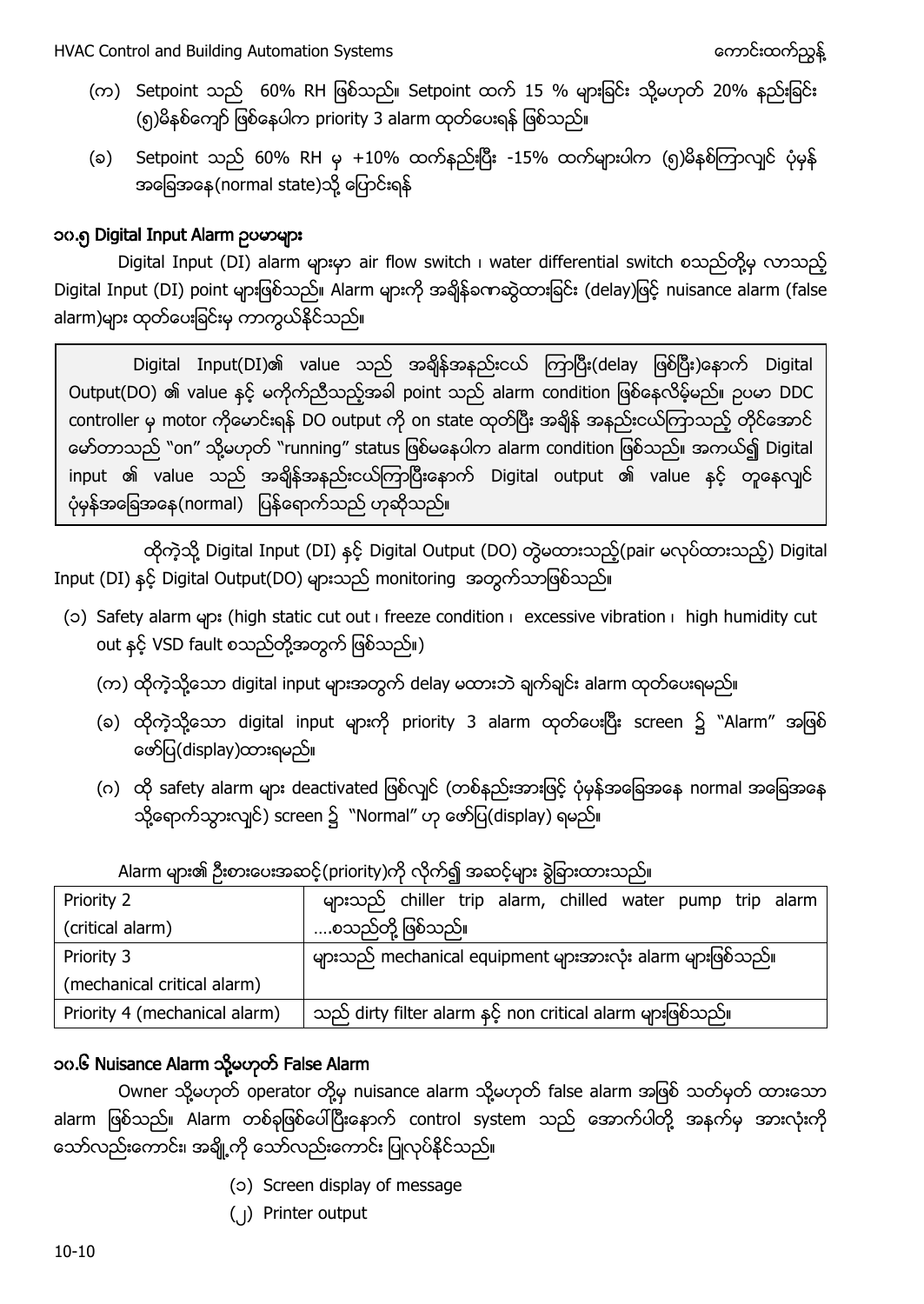- (၃) Log to hard disk
- (၄) Callout to fax machine terminal
- (၅) Callout to a digital pager
- (၆) Take a specific action. ( Hand phone သို့ SMS ပို့ပေးခြင်း)



ပုံ ၁၀-၆ Building Automation System တစ်ခုမှ alarm ထုတ်ပေးနိုင်သည့် ကိရိယာများ(devices)

Point များမှ ဖြစ်ပေါ် နိုင်သည့် alarm event များ

- (၁) Alarm input
- (၂) Unmatched command (Failure of start/stop of start/stop points, status unmatched)
- (၄) Analog high/low limit alarm
- (၅) Sensor error
- (၆) Trouble
- (၇) Totalized value increase error
- (၈) Control alarm (Power demand target value exceeded, etc.)

Control system တစ်ခုမှ ဖြစ်ပေါ်နိုင်သည့် alarm event များ

- (၁) Component alarm (bus trouble, line status, error, remote unit no response)
- (၂) Power demand alarm, power failure alarm, fire alarm

-End-